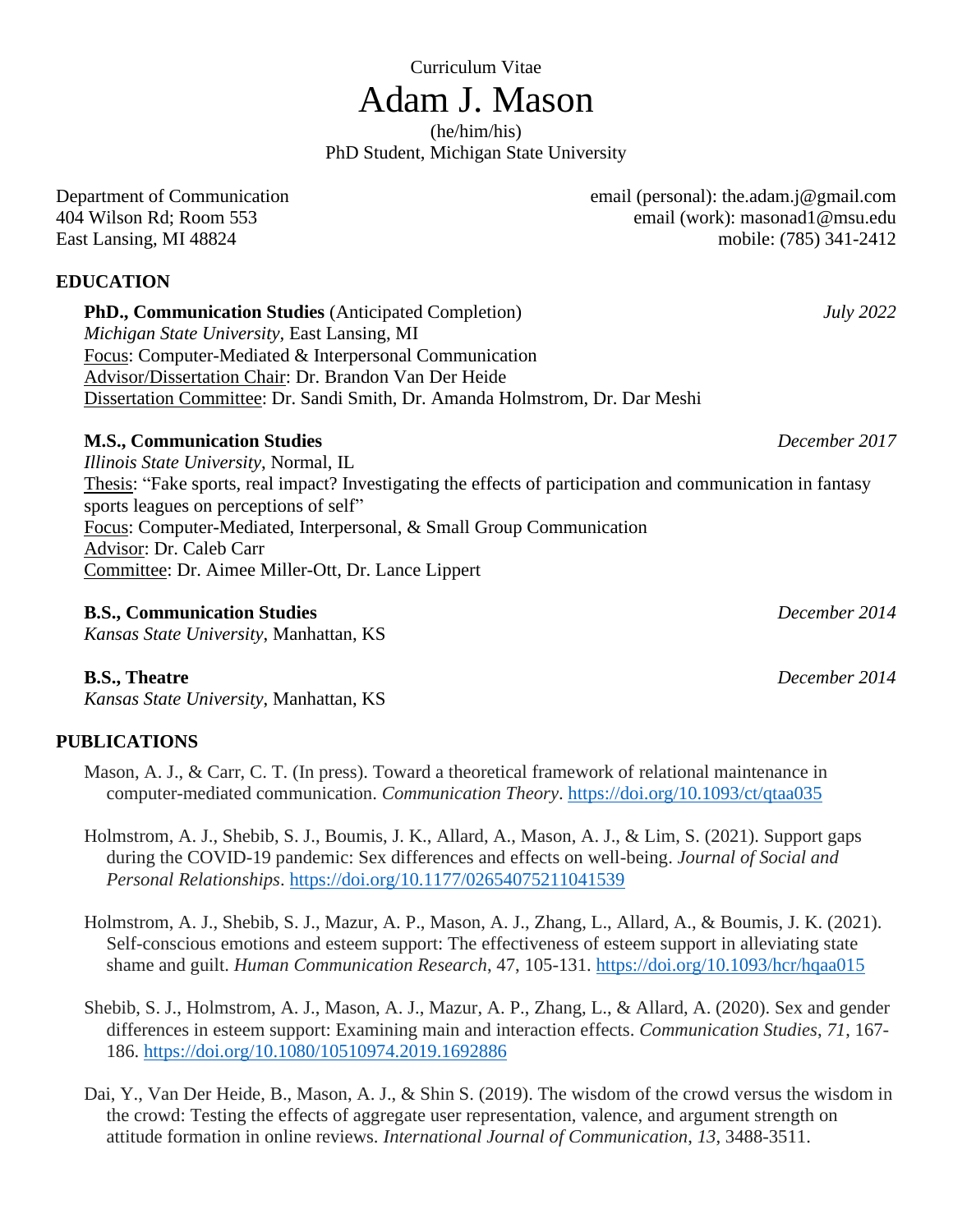Carr, C. T., Hall, R. D., Mason, A. J., & Varney, E. J. (2017). Cueing employability in the gig economy: Effects of task-relevant and task-irrelevant information on Fiverr. *Management Communication Quarterly*, *31*, 409-428.<https://doi.org/10.1177/0893318916687397>

### **MANUSCRIPTS UNDER REVIEW**

- Mason, A. J., Shebib, S. J., Boumis, J. K., Allard, A., Holmstrom, A. J., & Mazur, A. P. (Under Review). Seeing invisible support: Understanding provider motivation, intent, and enactment of support.
- Holmstrom, A. J., Shebib, S. J., Mazur, A. P., Mason, A. J., Allard, A., Boumis, J. K., Lim, S., & Zhang, L. (Under Review). Supportive communication in response to esteem threat: Comparing emotional and esteem support messages.
- Shebib, S. J., Boumis, J. K., Allard, A., Holmstrom, A. J., & Mason, A. J. (Under Review). An experimental investigation of supportive tactile communication during esteem support conversations
- Van Der Heide, B., Ulusoy, E., Ma, S., Earle, K., & Mason, A. J. (Under Review). Breaking the fifth wall: Two studies of the effects of observing interpersonal communication with content creators on YouTube.

### **CONFERENCE PAPERS & PANELS**

- Shebib, S. J., Allard, A., Boumis, J. K., Lim, J. I., Holmstrom, A. J., & Mason, A. J. (2021, November). *Relational outcomes of esteem support conversations: An experiment of the effects of esteem support messages and tactile communication*. [Top Paper, Nonverbal Communication Division] Paper presented at the annual meeting of the National Communication Association. Seattle, WA, United States.
- Shebib, S. J., Boumis, J. K., Allard, A., Holmstrom, A. J., Mason, A. J., Lim, S., & Poland, T. (2021, May). *The role of tactile communication in esteem support conversations*. Paper presented at the annual meeting of the International Communication Association, Denver, CO, United States. (virtual conference)
- Mason, A. J., Shebib, S. J., Boumis, J. K., Allard, A., Holmstrom, A. J., & Mazur, A. P. (2020, November). *Seeing invisible support: Understanding provider motivation, intent, and enactment of support*. Paper presented at the annual meeting of the National Communication Association. Indianapolis, IN, United States (virtual conference).
- Van Der Heide, B., Earle, K., Ulusoy, E., Ma, S., & Mason, A. J. (2020, November). *A wise one in the crowd? The effects of message source similarity and majority message valence in online reviews*. Paper presented at the annual meeting of the National Communication Association. Indianapolis, IN, United States (virtual conference).
- Mason, A. J., Earle, K., Van Der Heide, B., Ulusoy, E. & Ma, S. (2020, May). *Social media literacy: Definitions, origins, and development*. Paper presented at the annual meeting of the International Communication Association. Gold Coast, Australia (virtual conference).
- Van Der Heide, B., Ulusoy, E., Ma, S., Earle, K., & Mason, A. J. (2020, May). *Interpersonal media effects: Two studies of the effects of observing communication with content creators on YouTube*. Paper presented at the annual meeting of the International Communication Association. Gold Coast, Australia (virtual conference).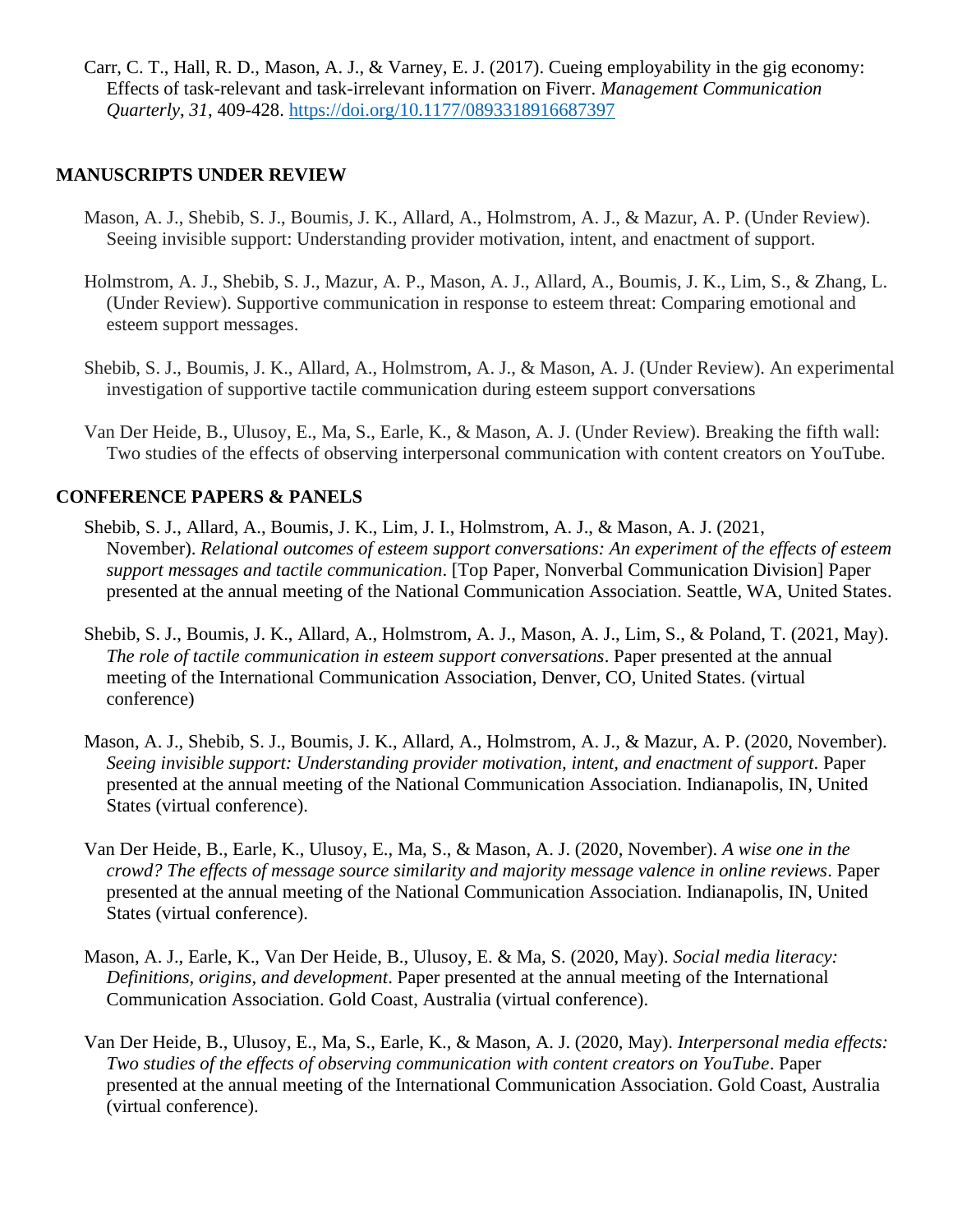- Holmstrom, A. J., Shebib, S. J., Mazur, A. P., Mason, A. J., Zhang, L., Allard, A., & Boumis, J. K. (2020, May). *Self-conscious emotions and esteem support: The effectiveness of esteem support in alleviating shame and guilt*. Paper presented at the annual meeting of the International Communication Association. Gold Coast, Australia (virtual conference).
- Shebib, S. J., Holmstrom, A. J., Mason, A. J., Mazur, A. P., Zhang, L., & Allard, A. (2019, November). *Gender differences in esteem support: Examining main and interaction effects*. Paper presented at the annual meeting of the National Communication Association, Baltimore, MD.
- Dai, Y., Vander Heide, B., & Mason, A.J. (2019, November). *Reducing uncertainty from observing interactions online: The surrogacy effect and the role of cue diagnosticity*. Paper presented at the annual meeting of the National Communication Association, Baltimore, MD.
- Shebib, S. J., Holmstrom, A. J., Mazur, A. P., Zhang, L., & Mason, A. J. (2019, May). *Sex differences in esteem support: Examining main and interaction effects*. Paper presented at the annual meeting of the International Communication Association, Washington, D. C.
- Mason, A.J. (2018, November). *Fake sports, real impact*. Presented at the annual meeting of the National Communication Association, Salt Lake City, UT.
- Dai, Y., Van Der Heide, B., Mason, A. J., Prchal, B., & Beyea, D. (2018, June). *Majority and minority influence in Web 2.0: Effects of consistency between aggregate user representation and review messages and argument strength on attitude formation*. Paper presented at the annual meeting of the International Communication Association, Prague, Czech Republic.
- Mason, A.J., Palmer, H., & Backer, J. (2017, November). *Voices from the echo chamber: A qualitative study of Facebook users' interactions with political information*. Paper presented at the annual meeting of the National Communication Association, Dallas, TX.
- Mason, A.J. (2016, November). *Influencing public perception of the news: The question of user-generated content and misattribution*. Paper presented at the annual meeting of the National Communication Association, Philadelphia, PA.
- Carr, C. T., Hall, R. D., Mason, A. J., & Varney, E. J. (2016, June). *Cuing perceptions of employability from self- and other-generated information in Fiverr*. Paper presented at the annual meeting of the International Communication Association, Fukuoka, Japan.
- *Taking a seat: The evolution from forensics competitor to coach*. (2015, November). Panelist. Presented at the annual meeting of the National Communication Association, Las Vegas, NV.

### **WORKSHOPS & FELLOWSHIPS**

| <b>Summer Research Fellowship</b>                                   | Summer 2020 |
|---------------------------------------------------------------------|-------------|
| Department of Communication, Michigan State University              |             |
| <b>Deception &amp; Misinformation Workshop</b>                      | Summer 2020 |
| College of Communication Arts & Sciences, Michigan State University |             |
| Director: Dr. Brandon Van Der Heide                                 |             |
| <b>Writing Winning Grant Proposals Workshop</b>                     | Winter 2019 |
| The Graduate School, Michigan State University                      |             |
| Workshop Presenter: Dr. John D. Robertson                           |             |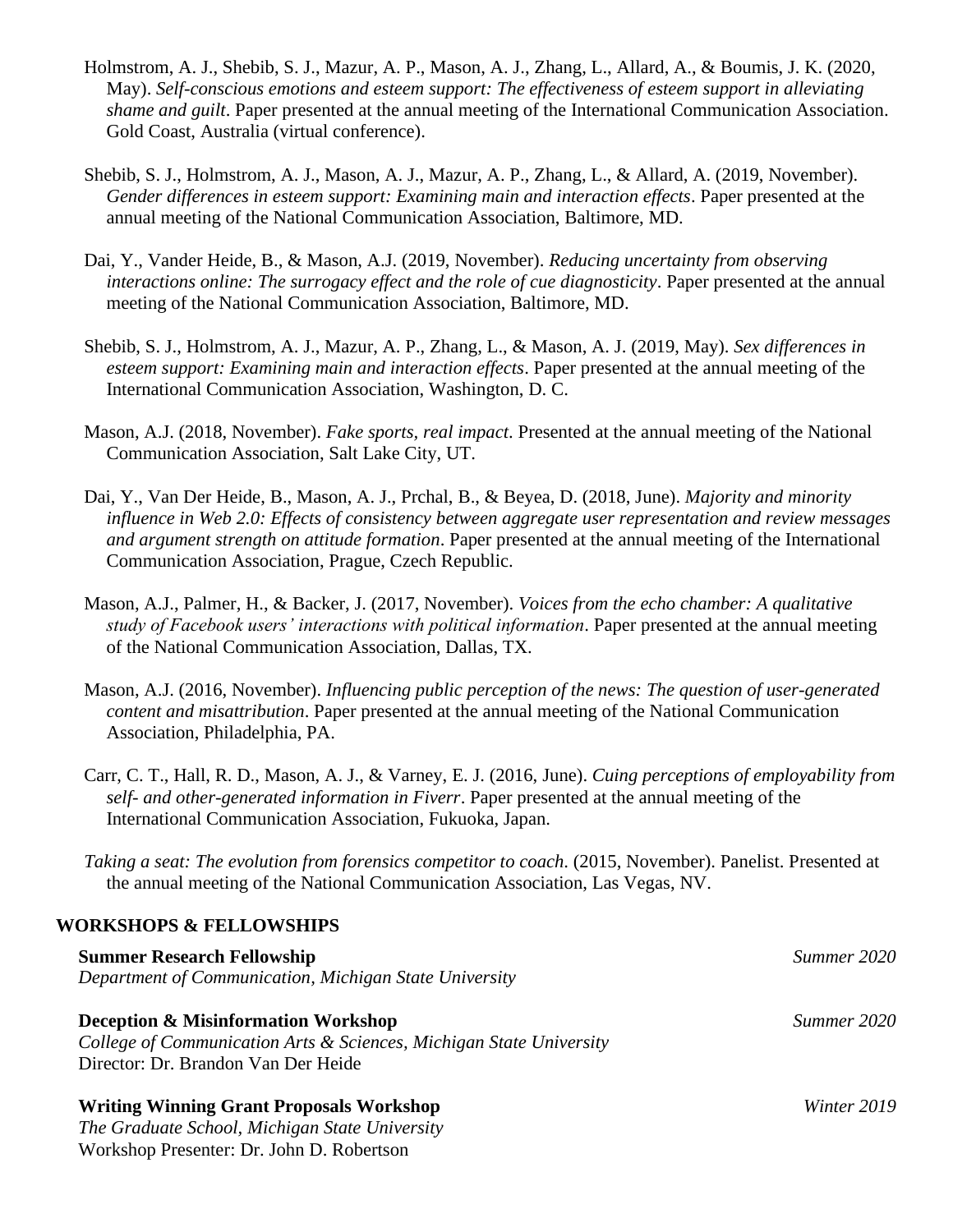# **TEACHING EXPERIENCE**

| Michigan State University                                            |                             |
|----------------------------------------------------------------------|-----------------------------|
| COM 300: Methods of Communication Inquiry (teaching assistant)       | Spring 2021                 |
| COM 240: Intro to Organizational Communication (teaching assistant)  | <b>Fall 2020</b>            |
| COM 325: Interpersonal Influence & Conflict (instructor of record)   | Spring 2020                 |
| COM 304: Family Communication (teaching assistant)                   | <b>Fall 2019</b>            |
| COM 225: Intro to Interpersonal Communication (instructor of record) | Summer 2019                 |
| COM 240: Intro to Organizational Communication (teaching assistant)  | Spring 2019                 |
| COM 425: Comm in Close Relationships (instructor of record)          | <b>Fall 2018</b>            |
| COM 100: Human Communication (teaching assistant)                    | Fall 2017 – Summer 2018     |
| <b>Illinois State University</b>                                     |                             |
| COM 123: Interpersonal Communication (instructor of record)          | Spring 2017                 |
| COM 223: Small Group Communication (teaching assistant)              | <b>Fall 2016</b>            |
| COM 110: Comm as Critical Inquiry (instructor of record)             | Fall 2015 - Fall 2016       |
| OTHER ACADEMIC SERVICE AND EMPLOYMENT                                |                             |
| <b>Communication Consultant</b>                                      | Fall 2021 - Present         |
| Broad College of Business, Michigan State University                 |                             |
| Supervisor: Dr. Geneviève Risner                                     |                             |
| <b>Learning Assistant</b>                                            | Fall 2019 – Spring 2020     |
| Student Athlete Support Services, Michigan State University          |                             |
| Supervisor: Laura Terry                                              |                             |
| <b>Graduate Student Peer Mentor</b>                                  | Fall $2016$ – Spring $2017$ |
| <b>Illinois State University</b>                                     |                             |
| Supervisors: Dr. Cheri Simonds, Dr. John Hooker                      |                             |
| <b>Graduate Assistant Forensics Coach</b>                            | Spring 2017                 |
| <b>Illinois State University</b>                                     |                             |
| Director of Forensics: Megan Koch                                    |                             |
| <b>TRANSFORMERS - Youth Mentoring/Tutoring Program</b>               | Fall 2015 – Spring 2017     |
| Illinois State University                                            |                             |
| <b>Supervisor: Patty Franz</b>                                       |                             |
| <b>Trainer – Undergraduate Mentor Program</b>                        | August 2016                 |
| Augustana College                                                    |                             |
| Director: Dr. David Snowball                                         |                             |
| <b>Assistant Forensics Coach</b>                                     | Fall 2015 - Fall 2016       |
| Illinois State University                                            |                             |
| Supervisor: Megan Koch                                               |                             |
| <b>Research Assistant</b>                                            | Spring 2016                 |
| Illinois State University                                            |                             |
| Supervisor: Dr. Kevin Meyer                                          |                             |
|                                                                      |                             |